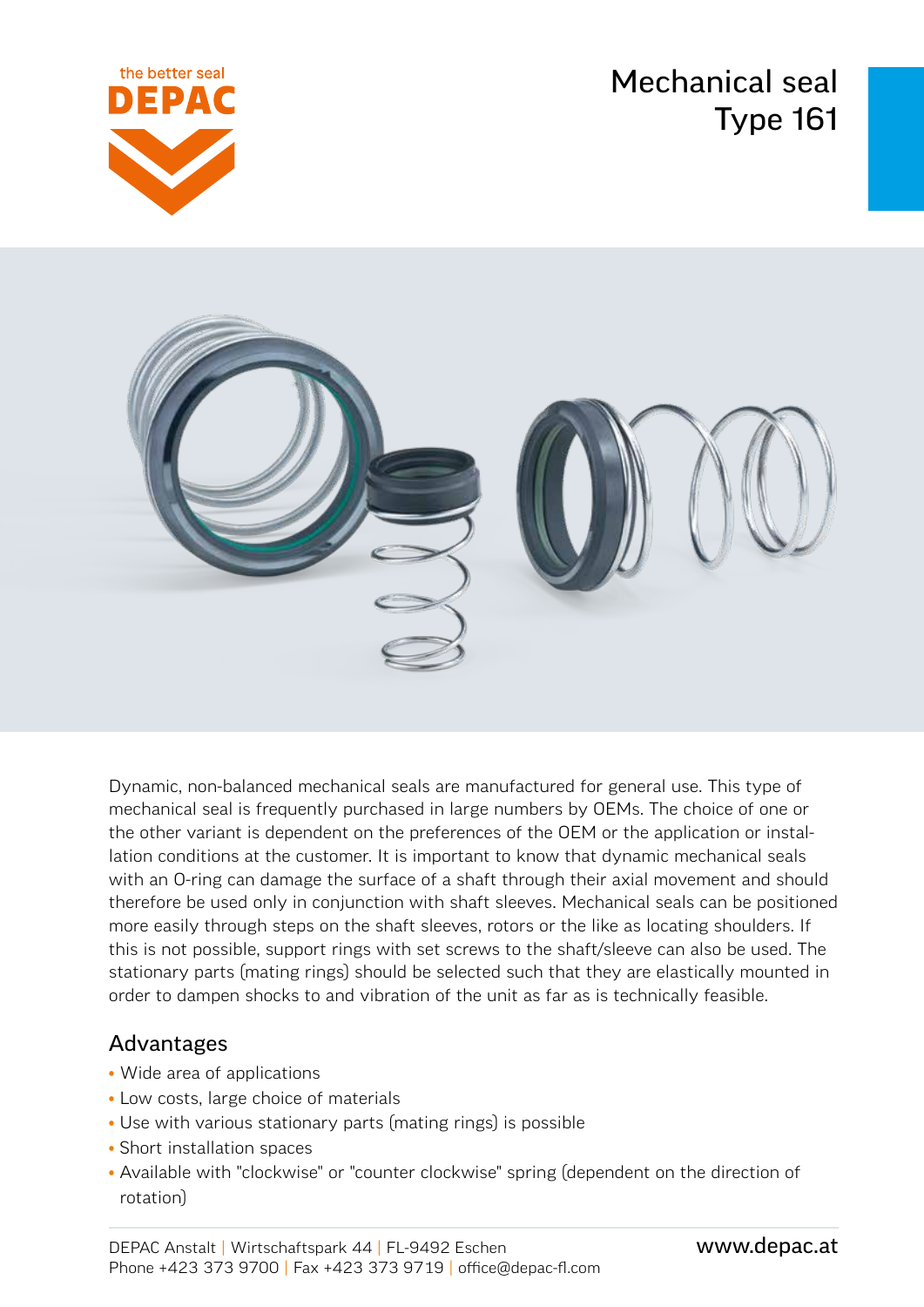## Mechanical seal Type 161

## Technical specifications

#### Area of application\*

| Pressure:      | up to 10 bar           |
|----------------|------------------------|
| Temperature:   | dependent on elastomer |
| Sliding speed: | up to $15 \text{ m/s}$ |

\* The maximum specifications for temperature, pressure and sliding speed apply in each case to independent higher operating conditions. However, this does not mean that the seal will function with all extreme conditions at the same time. If in doubt contact DEPAC.

#### Dimensions

Shaft diameter: 10 – 75 mm

 $\frac{3}{8}$ " – 3" Special sizes on enquiry

#### Bill of materials

| Item                 | Description                                   | Material        |  |
|----------------------|-----------------------------------------------|-----------------|--|
| 2.1                  | Dynamic seal face                             | CA. SC. SSIC    |  |
| 3.1                  | 0-ring                                        | FKM, EPDM       |  |
| 5.1                  | Spring                                        | 1.4310          |  |
| $X^*$                | Stationary part DS4                           | CE. SC          |  |
| $\mathsf{Y}^{\star}$ | Stationary parts DS1, DS2,<br>DS <sub>3</sub> | SSIC, SC, TC    |  |
| 7*                   | O-ring or profile seal                        | FKM. EPDM. PTFE |  |

\* Not included in the scope of delivery!

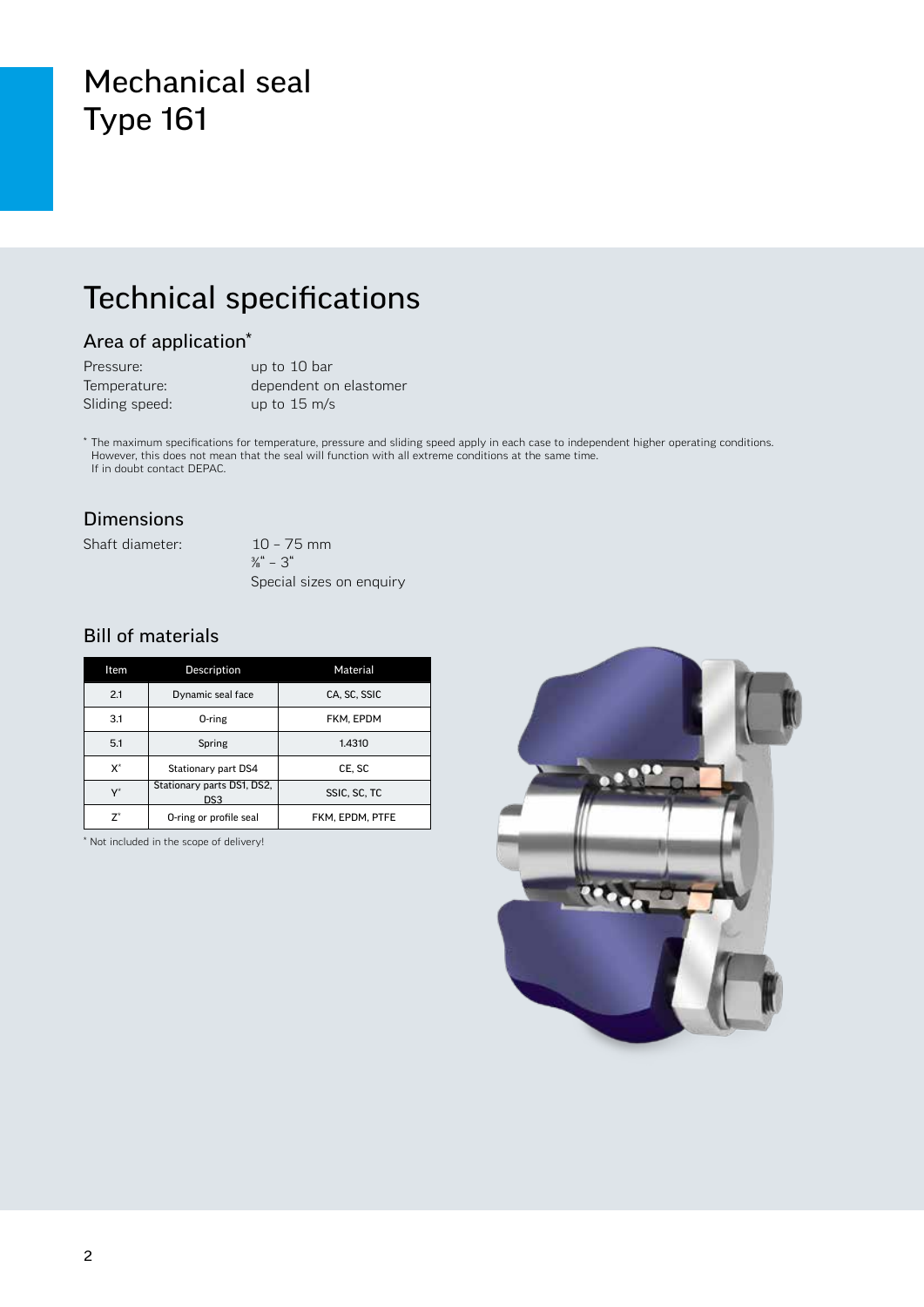## Mechanical seal Type 161 Data sheet



### Dimension table Ø 10 – 75 millimetres

| D <sub>h6</sub> | D <sub>1</sub> | D <sub>7</sub> | L <sub>1KU**</sub> | L1   | O-ring DASH no.<br>3.1 |
|-----------------|----------------|----------------|--------------------|------|------------------------|
| 10              | 19             | 21             | 32.5               | 25.9 | 111                    |
| 12 <sup>2</sup> | 21             | 23             | 32.5               | 25.9 | 112                    |
| 14              | 23.7           | 25             | 35.0               | 28.4 | 113                    |
| 15              | 24.7           | 27             | 35.0               | 28.4 | 114                    |
| 16              | 25.7           | 27             | 35.0               | 28.4 | 114                    |
| 18              | 30.5           | 33             | 37.5               | 30.0 | 210                    |
| 19              | 31.5           | 35             | 37.5               | 30.0 | 210                    |
| 20              | 32.5           | 35             | 37.5               | 30.0 | 211                    |
| 22              | 34.5           | 37             | 37.5               | 30.0 | 212                    |
| 24              | 36.5           | 39             | 40.0               | 32.5 | 214                    |
| 25              | 37.5           | 40             | 40.0               | 32.5 | 214                    |
| 28              | 41.5           | 43             | 42.5               | 35.0 | 216                    |
| 30              | 43.5           | 45             | 42.5               | 35.0 | 217                    |
| 32              | 45.5           | 48             | 42.5               | 35.0 | 219                    |
| 33              | 46.5           | 48             | 42.5               | 35.0 | 219                    |

| D <sub>h6</sub> | $D_1$ | D7 | L <sub>1KU**</sub><br>L1 |      | O-ring DASH no. |
|-----------------|-------|----|--------------------------|------|-----------------|
|                 |       |    |                          |      | 3.1             |
| 35              | 48.5  | 50 | 42.5                     | 35.0 | 221             |
| 38              | 54.5  | 56 | 45.0                     | 36.0 | 222             |
| 40              | 56.5  | 58 | 45.0                     | 36.0 | 223             |
| 43              | 59.5  | 61 | 45.0                     | 36.0 | 224             |
| 45              | 61.5  | 63 | 45.0                     | 36.0 | 225             |
| 48              | 64.5  | 66 | 45.0                     | 36.0 | 226             |
| 50              | 66.5  | 70 | 47.5                     | 38.0 | 226             |
| 53              | 69.5  | 73 | 47.5                     | 36.5 | 227             |
| 55              | 72.5  | 75 | 47.5                     | 36.5 | 228             |
| 60              | 80.5  | 80 | 52.5                     | 41.5 | 229             |
| 63              | 83.5  | 83 | 52.5                     | 41.5 | 230             |
| 65              | 85.5  | 85 | 52.5                     | 41.5 | 231             |
| 70              | 90.5  | 92 | 60.0                     | 48.7 | 233             |
| 75              | 95.5  | 97 | 60.0                     | 48.7 | 234             |

\*\* L1KU installation length with DS4